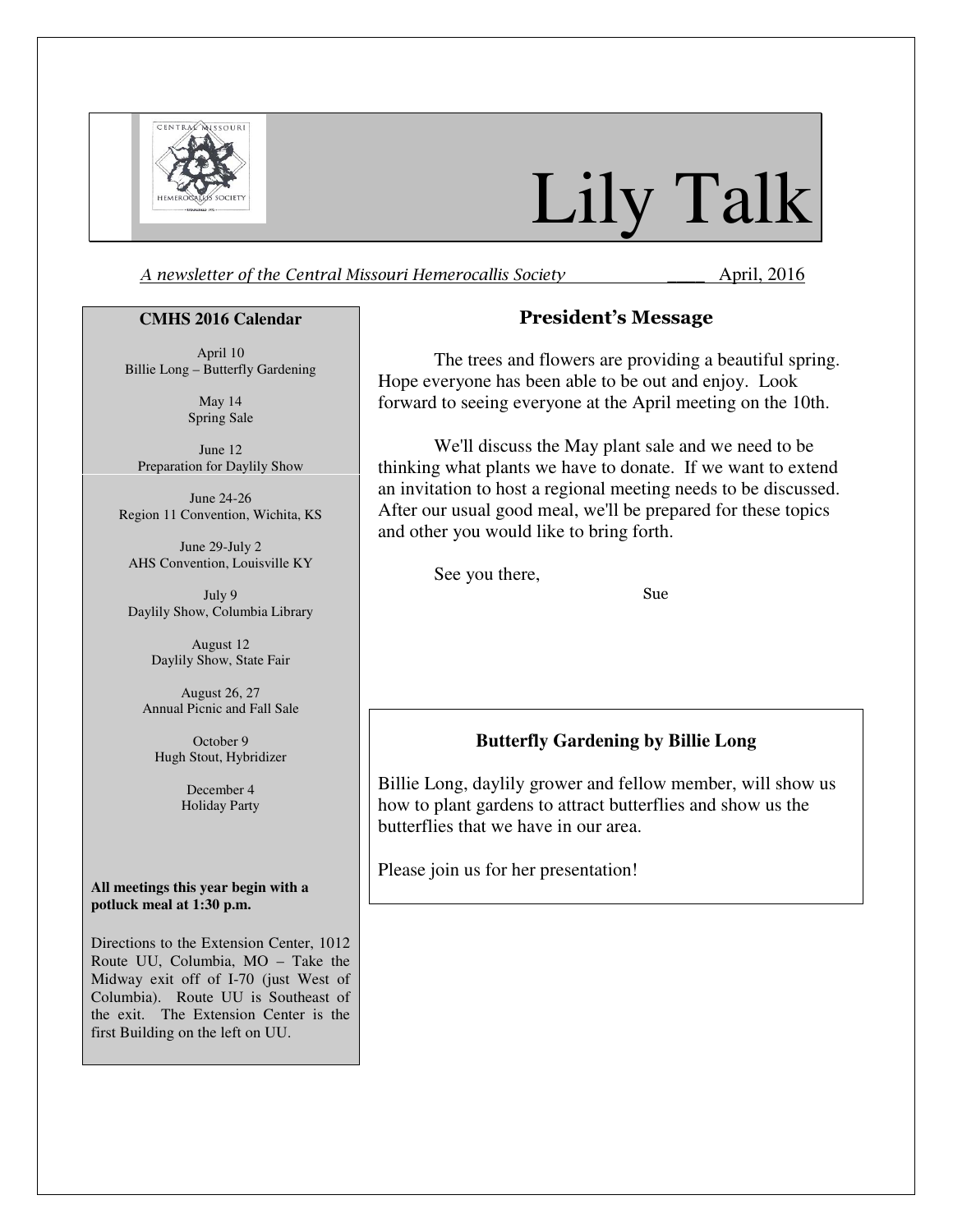# **Minutes from CMHS Meeting, February 21, 2016**

President Sue McConnell presided over the meeting. The previous meeting minutes and treasurer's report were accepted as published. There were 20 people in attendance.

## **Old Business**

 A report was made by Nancy Rold and Carol Schultz on events that occurred at the Weekend Gathering held in Independence, MO, February 12 - 14. Nancy Rold took first place in the Photography Contest.

We were advised that Kansas City is taking a bus to Louisville for the AHS 2016 National Convention, June 30th through July 3, 2016 and we should make our reservations, The fare is \$75.00 round trip.

For information and a bus reservation to the Kentucky national convention contact: Carl Hamilton 520 Sunset Lane Belton, MO 64012 816-844-2161

We were advised that a long-time former member, Alvin (Al) Apsher, passed away recently. It was moved and seconded that we make a donation in his name to AHS. Motion passed.

We were advised that we can order the book Double Daylilies: Twice the Fun by the American Hemerocallis Society. If we get an order of 10 books we can get a group rate. Please advise any officer if you are interested in ordering this book.

Committee Reports Fall Plant Sale: Karen Blackmore advised that she has reserved a shelter for the picnic and fall plant sale. We will use only one Farmer's Market for the Spring Plant Sale but will use both Farmer's Markets for the Fall Plant Sale. Spring Plant Sale: As you stroll through the garden on these pre-spring days, start marking plants to dig for the May Farmer's Market Sale. Tables: Sue McConnell brought up that we are thinking about purchasing some folding tables which are lighter and smaller that the 8 foot tables that we rent for our plant sales. Sue mentioned that we could purchase 6 foot, non-folding tables for \$50.00 and 5 foot folding tables for \$40.00. It was mentioned that using standard 6 foot tables would also be lighter and smaller. We should think about it.

## **Flower Show:**

Alice Havard advised that the flower show will be held on Saturday, July 9th and will be open to the public from 1;00 to 4:00 p.m. Members will be asked to help with set up the afternoon before and to bring in their arrangements and flowers at 8:00 a.,m. Saturday morning.

## **New Business**

We were advised that Region 11 is having a fund raiser daylily auction. If anyone has anything to donate, they need to advise Region 11 by March 1.

March 11 & 12, Iowa Pollen Dabbers, Friday Night, 4:00 p.m. - 9:00 p.m., Saturday, 8:00 a.m. - 6:00 p.m., Marshalltown Community College, Room 608/610. http://www.centraliowadaylilysociety.com/ Apr 9, 2016, The Ozark Daylily Society welcomes guest speaker Dr. Scott Elliott, author of "Double Daylilies: Twice the Fun". Dr. Elliott owns the Maneki Neko Gardens in Ellabell, GA and specializes in double-, spider- and other unusual forms of daylilies. Open to the public. Admission Free, Apr 9, 2016, 1:00 p.m. - 3:00 p.m., The Botanical Center at Nathanael Greene Park, 2400 S. Scenic Ave., Springfield, MO 65807, Phone Number (417) 861-2944 https://www.springfieldmo.org/events/38843/ozark-daylilysociety-welcomes-guest-speaker-dr-scott-elliott Regional Meetings

The regionals are: 2016 Wichita, 2017 Oklahoma City, and 2018 Topeka. 2019 is open. It was brought up that perhaps we should think about volunteering to be hosts for that year. A decision needs to be made at the April or June meeting.

2017 It was mentioned that the Iris Society is having a regional meeting at Bradford. It was suggested that since the daylily plots are near the iris plots, we should spruce up the daylily plots so they look nice at that time. Jesse Emmons agreed to head a team to clean up the Bradford Daylily bed.